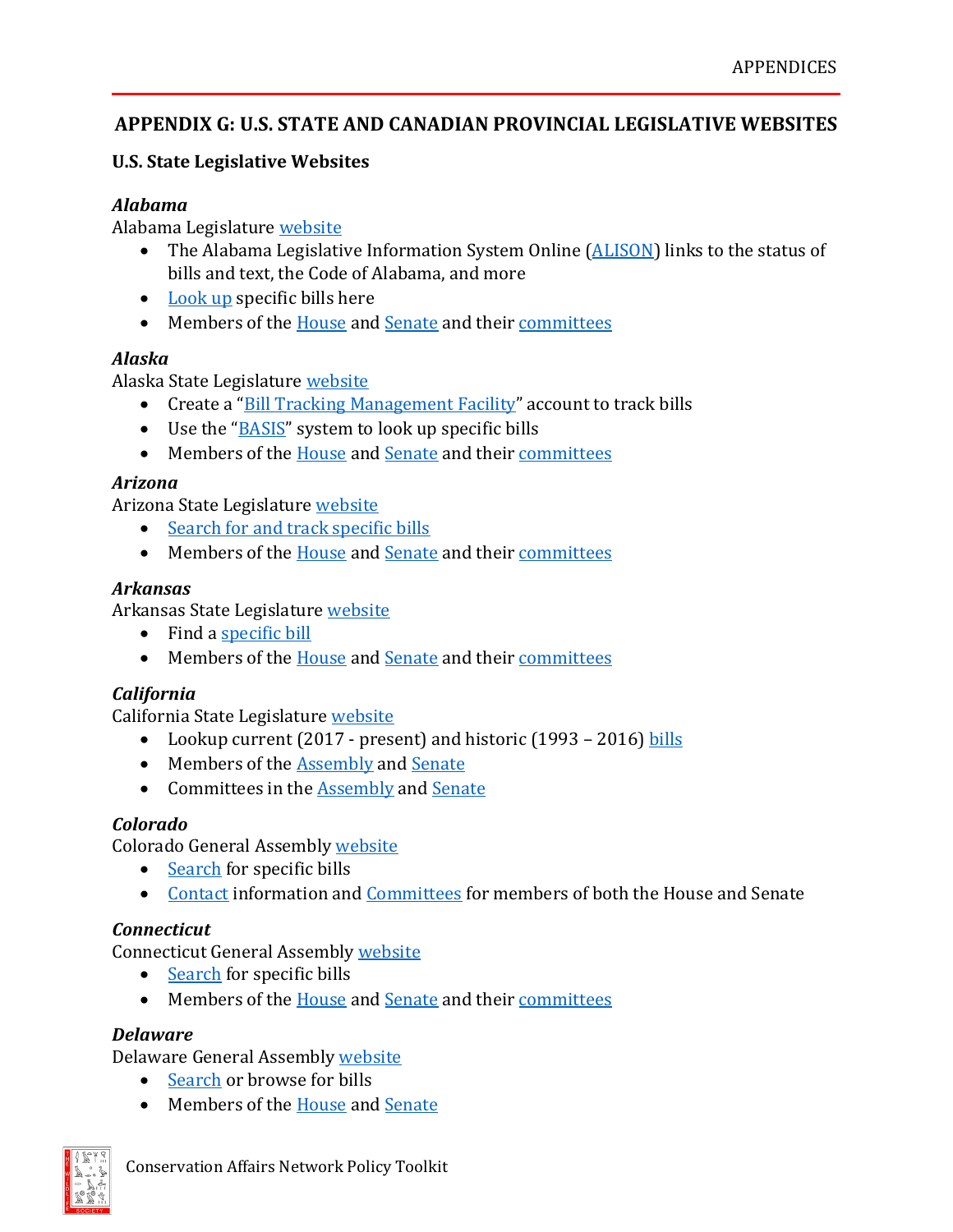• Committees in the [House](http://legis.delaware.gov/LIS/lis147.nsf/HCommittees?readform&nav=house) an[d Senate](http://legis.delaware.gov/LIS/lis147.nsf/SCommittees?readform&nav=senate)

# *District of Columbia*

Council of the District of Columbia [website](http://www.dccouncil.washington.dc.us/)

- Use ["LIMS"](http://lims.dccouncil.us/) to find bills and other legislation
- Council [members](http://dccouncil.us/council) and their [committees](http://dccouncil.us/council)

# *Florida*

Florida Legislature [website](http://www.leg.state.fl.us/Welcome/index.cfm?CFID=22303526&CFTOKEN=55174894)

- Search bills in the [Senate](http://www.flsenate.gov/Session/Bills/2015?chamber=senate&searchOnlyCurrentVersion=True&isIncludeAmendments=False&isFirstReference=True&citationType=FL%20Statutes&pageNumber=0) and in the [House.](http://www.myfloridahouse.gov/Sections/Bills/bills.aspx) On the House website, there is a bill tracker on the right side
- Members of the **House** and **Senate**
- Committees in the [House](http://www.myfloridahouse.gov/Sections/Committees/committees.aspx) and [Senate](http://www.flsenate.gov/Committees)

## *Georgia*

Georgia General Assembly [website](http://www.legis.ga.gov/)

- [Search](http://www.legis.ga.gov/Legislation/en-US/Search.aspx) for bills
- Members of the [House](http://www.house.ga.gov/Representatives/en-US/HouseMembersList.aspx) and [Senate](http://www.senate.ga.gov/senators/en-US/SenateMembersList.aspx)
- Committees in the [House](http://www.house.ga.gov/Committees/en-US/CommitteeList.aspx) an[d Senate](http://www.senate.ga.gov/committees/en-US/SenateCommitteesList.aspx)

## *Hawaii*

Hawaii State Legislature [website](http://www.capitol.hawaii.gov/)

- Search for bills on the main page on the right hand side
- Members of the [House](http://www.capitol.hawaii.gov/members/legislators.aspx?chamber=H) and [Senate](http://www.capitol.hawaii.gov/members/legislators.aspx?chamber=S)
- Committees in the [House](http://www.capitol.hawaii.gov/committees/committees.aspx?chamber=H) an[d Senate](http://www.capitol.hawaii.gov/committees/committees.aspx?chamber=S)

# *Idaho*

Idaho Legislature [website](http://www.legislature.idaho.gov/)

- Create a "<u>My Bill Tracker</u>" account to log in and track bills. Use the [manual](http://lso.legislature.idaho.gov/BillTracker/BillTrackerManual.pdf) for more information
- Members of the **House** and **Senate** and thei[r committees](http://legislature.idaho.gov/about/standingcommittees.htm)

# *Illinois*

Illinois General Assembly [website](http://www.ilga.gov/)

- An [index](http://www.ilga.gov/legislation/default.asp) of bills and resolutions can be found
- Members of the [House](http://www.ilga.gov/house/default.asp) and [Senate](http://www.ilga.gov/senate/default.asp)
- Committees in the [House](http://www.ilga.gov/house/committees/default.asp) an[d Senate](http://www.ilga.gov/senate/committees/default.asp)

# *Indiana*

Indiana General Assembly [website](http://iga.in.gov/)

- [Search](http://iga.in.gov/legislative/2014/bills/) for specific bills
- Find Democratic [Senators](http://www.in.gov/legislative/senate_democrats/listingbyname.htm) and [Representatives](http://indianahousedemocrats.org/members/all-democratic-members)
- Find Republican [Senators](http://www.indianasenaterepublicans.com/senators/) and [Representatives](http://www.in.gov/legislative/house_republicans/members.html)
- House and Senat[e committees](http://iga.in.gov/legislative/2014/committees/)

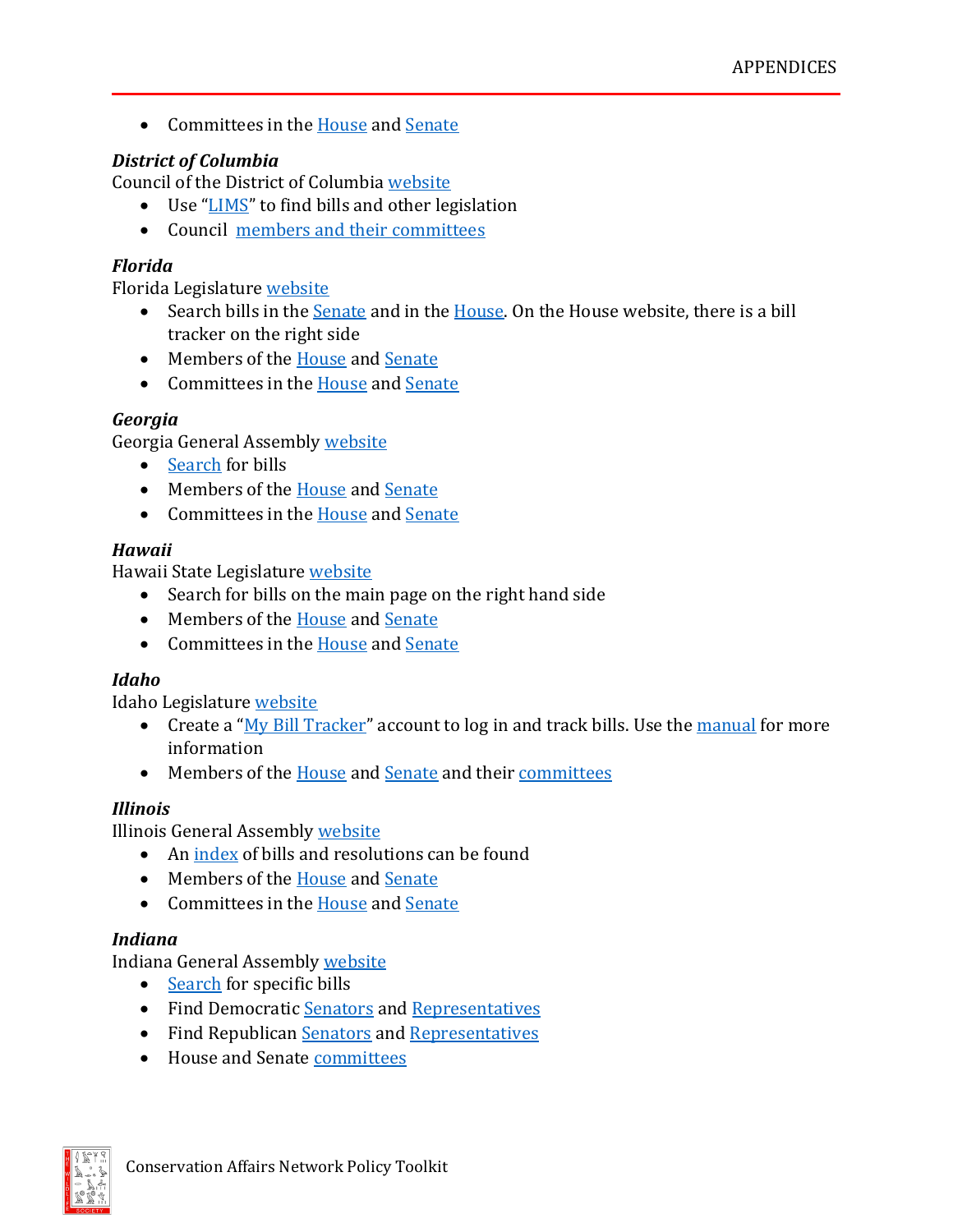## *Iowa*

Iowa Legislature [website](https://www.legis.iowa.gov/)

- [Find](https://www.legis.iowa.gov/legislation) bills or use the ["BillBook"](http://coolice.legis.iowa.gov/Cool-ICE/default.asp?category=billinfo&Service=Billbook) bill tracking system
- Members of the [House](https://www.legis.iowa.gov/legislators/house) and [Senate](https://www.legis.iowa.gov/legislators/senate) and thei[r committees](https://www.legis.iowa.gov/committees)

# *Kansas*

Kansas Legislature [website](http://www.kslegislature.org/)

- [Index](http://www.kslegislature.org/li/b2013_14/measures/bills/) of bills
- Members of the [House](http://www.kslegislature.org/li/b2013_14/chamber/house/roster/) and [Senate](http://www.kslegislature.org/li/b2013_14/chamber/senate/roster/) and thei[r committees](http://www.kslegislature.org/li/b2013_14/committees/)

## *Kentucky*

Kentucky Legislature [website](http://www.lrc.ky.gov/)

- [Search](http://www.lrc.ky.gov/legislation.htm) for bills
- Members of the [House](http://www.lrc.ky.gov/house/hsemembers.htm) and [Senate](http://www.lrc.ky.gov/senate/senmembers.htm) and thei[r committees](http://www.lrc.ky.gov/committees.htm)

## *Louisiana*

Louisiana State Legislatur[e website](http://www.legis.la.gov/legis/home.aspx)

- [Search](http://www.legis.la.gov/legis/BillSearch.aspx?sid=last) for bills
- Members of the [House](http://house.louisiana.gov/H_Reps/H_Reps_ByName.asp) and [Senate](http://senate.la.gov/Senators/)
- Committees in the [House](http://www.legis.la.gov/legis/Committees.aspx?c=H) an[d Senate](http://www.legis.la.gov/legis/Committees.aspx?c=S)

## *Maine*

Maine State Legislature [website](https://www.google.com/url?q=https://legislature.maine.gov/&sa=D&source=docs&ust=1649877716154958&usg=AOvVaw2y8PqNIc8sjOvQtp724t6o)

- [Search](http://www.mainelegislature.org/LawMakerWeb/search.asp) for bills
- Members of the [House](http://www.maine.gov/legis/house/hbiolist.htm#top) and [Senate](http://legisweb1.mainelegislature.org/wp/senate/126th-maine-senators/)
- Committees in the [House](http://www.maine.gov/legis/house/commit.htm) an[d Senate](http://legisweb1.mainelegislature.org/wp/senate/legislative-committees/)

# *Maryland*

General Assembly of Maryland [website](http://mgaleg.maryland.gov/)

- [Search](http://mgaleg.maryland.gov/webmga/frmLegislation.aspx?pid=legisnpage&tab=subject3) for bills
- Sing up for the [tracker system](http://mgaleg.maryland.gov/webmga/frmTrackingMain.aspx?pid=trackpage)
- [Roster](http://mgaleg.maryland.gov/webmga/frmmain.aspx?pid=legisrpage&tab=subject6) for both the House and Senate and their [committees](http://mgaleg.maryland.gov/webmga/frmcommittees.aspx?pid=commpage&tab=subject7)

# *Massachusetts*

General Court of the Commonwealth of Massachusetts [website](https://malegislature.gov/)

- [Search](https://malegislature.gov/Bills/Search) for specific bills
- To track bills, sing up for the "MyLegislature" service found in the upper right hand corner of the main website
- Members of the [House](https://malegislature.gov/People/House) and [Senate](https://malegislature.gov/People/Senate) and thei[r committees](https://malegislature.gov/Committees)

# *Michigan*

Michigan Legislature [website](http://www.legislature.mi.gov/)

- [Search](http://www.legislature.mi.gov/%28S%28elt2ybb02frzw1jih0fkyeri%29%29/mileg.aspx?page=Bills) for bills
- [Register](https://www.legislature.mi.gov/%28S%28elt2ybb02frzw1jih0fkyeri%29%29/mileg.aspx?page=Register) to the website to track bills and other legislative actions
- [Roster](http://www.legislature.mi.gov/%28S%28elt2ybb02frzw1jih0fkyeri%29%29/mileg.aspx?page=legislators) for both the House and Senate and their [committees](http://www.legislature.mi.gov/%28S%28elt2ybb02frzw1jih0fkyeri%29%29/mileg.aspx?page=Committees)

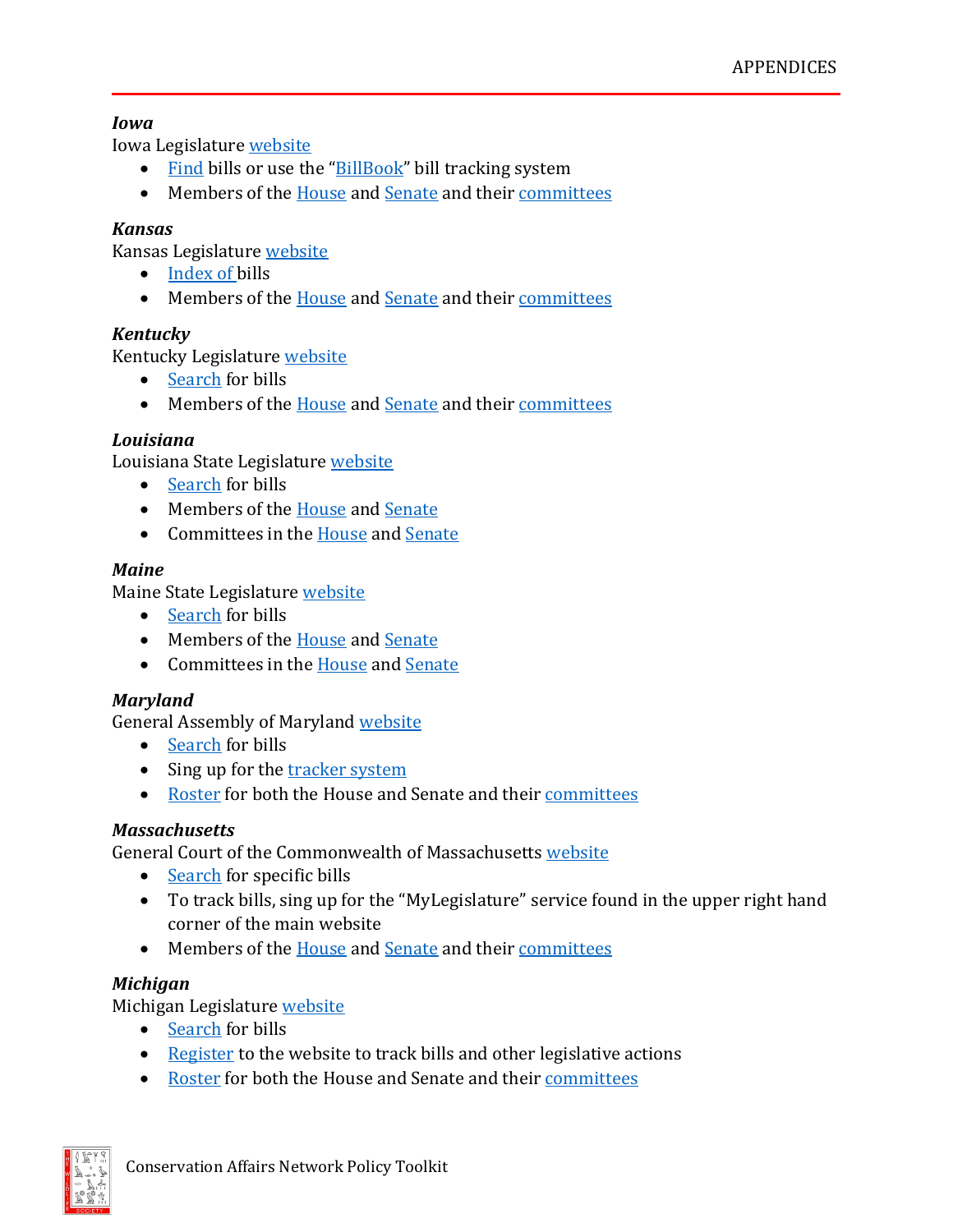## *Minnesota*

Minnesota State Legislature [website](http://www.leg.state.mn.us/)

- [Search](http://www.leg.state.mn.us/leg/legis.aspx) for bills in the House or Senate
- Sign up for " $MvBills$ " to track legislation as it moves through the legislature
- Members of the [House](http://www.house.leg.state.mn.us/members/hmem.asp) and [Senate](http://www.senate.mn/members/index.php?ls=#header) and thei[r committees](http://www.leg.state.mn.us/leg/committees.aspx)

# *Mississippi*

Minnesota Legislature [website](http://www.legislature.ms.gov/)

- Search for bills on the left hand side of the main website
- Members of the [House](http://billstatus.ls.state.ms.us/members/hr_membs.xml) and [Senate](http://billstatus.ls.state.ms.us/members/ss_membs.xml)
- Committees for the [House](http://billstatus.ls.state.ms.us/htms/h_cmtememb.xml) and [Senate](http://billstatus.ls.state.ms.us/htms/s_cmtememb.xml)

## *Missouri*

Missouri General Assembly [website](http://www.moga.mo.gov/)

- [Search](http://www.senate.mo.gov/BTSSearch/Default.aspx) for specific bills
- Sign up for the ["Bill Reporting System"](http://www.senate.mo.gov/BRS_Web/Login.aspx) to track legislation
- Members of the [House](http://www.house.mo.gov/member.aspx) and [Senate](http://www.senate.mo.gov/14info/SenateRoster.htm)
- Committees for the [House](http://www.house.mo.gov/CommitteeList.aspx) and [Senate](http://www.senate.mo.gov/14info/com-info.htm)

## *Montana*

Montana Legislature [website](https://www.mo.gov/government/legislative-branch/)

- [Find](http://laws.leg.mt.gov/legprd/law0203w$.startup?P_SESS=20151) bills and [track them](https://www.house.mo.gov/billcentral.aspx)
- Members of the [House](http://leg.mt.gov/css/Sessions/63rd/roster.asp?HouseID=1&SessionID=107) and [Senate](http://leg.mt.gov/css/Sessions/63rd/roster.asp?HouseID=2&SessionID=107) and thei[r committees](http://leg.mt.gov/css/Committees/default.asp)

## *Nebraska*

Nebraska Legislature [website](http://nebraskalegislature.gov/)

- [Search](http://nebraskalegislature.gov/bills/) bills and resolutions
- Members of the [Senate](http://nebraskalegislature.gov/senators/senator_list.php) (Nebraska is unicameral so only one house).
- The [committees](http://nebraskalegislature.gov/committees/committees.php) and committee members

## *Nevada*

Nevada Legislature [website](https://www.leg.state.nv.us/)

- Use the ["NELIS"](https://www.leg.state.nv.us/App/NELIS/REL/78th2015) system to find bills and other legislature
- Sign up for the ["Personalized Legislative Tracking"](https://www.leg.state.nv.us/App/NELIS/REL/78th2015/Plt) system to track bills
- Members of the **Assembly** and **Senate**
- Committees for the [Assembly](http://asm.leg.state.nv.us/Assembly/Committees.aspx) (on the right hand side of the page) and [Senate](http://www.leg.state.nv.us/Session/77th2013/Committees/S_Committees/2013SenateCommittees.pdf)

## *New Hampshire*

New Hampshire General Court [website](http://www.gencourt.state.nh.us/)

- [Search](http://www.gencourt.state.nh.us/bill_Status/) for specific bills
- Members of the [House](http://www.gencourt.state.nh.us/house/members/memberlookup.aspx) and [Senate](http://www.gencourt.state.nh.us/senate/members/senate_roster.aspx)
- Committees for the [House](http://www.gencourt.state.nh.us/house/committees/standingcommittees.aspx) and [Senate](http://www.gencourt.state.nh.us/Senate/committees.aspx)

## *New Jersey*

New Jersey Legislature [website](https://www.njleg.state.nj.us/)

• Search for bills on the main site on the bottom of the page

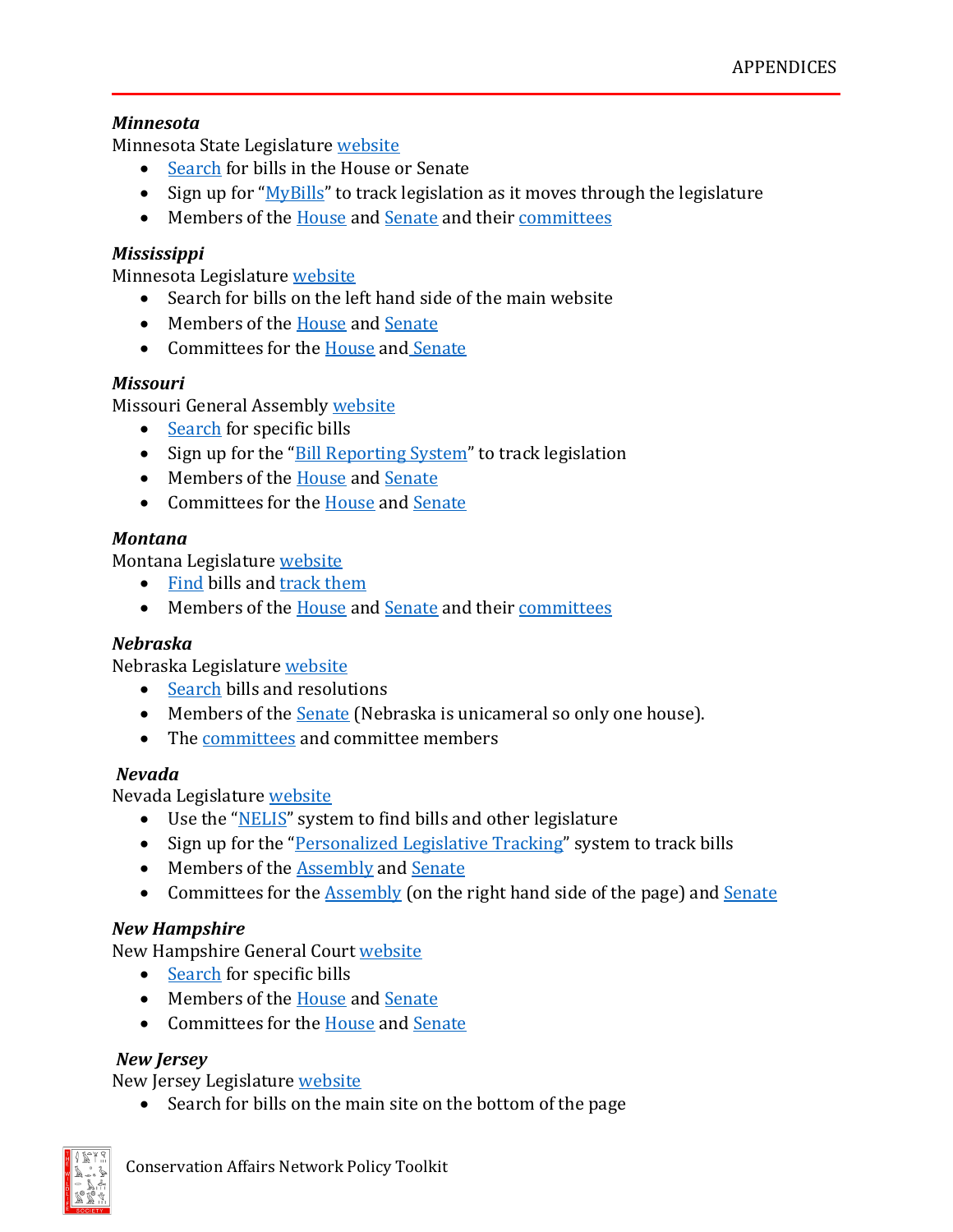- Create a bill [subscription service account](https://www.njleg.state.nj.us/bill-subscription) to track bills
- [Roster](https://www.njleg.state.nj.us/legislative-roster) of Senators and Assemblymen by district
- Committees for the [Senate](https://www.njleg.state.nj.us/committees/senate-committees) and [Assembly](https://www.njleg.state.nj.us/committees/assembly-committees)

## *New Mexico*

New Mexico Legislature [website](http://www.nmlegis.gov/lcs/)

- [Find](http://www.nmlegis.gov/lcs/billfinder/bill_finder.aspx) legislation and register for the ["My Roundhouse"](http://www.nmlegis.gov/lcs/roundhouse/) tracking service
- Members of the [House](http://www.nmlegis.gov/lcs/legislator.aspx?T=R) and [Senate](http://www.nmlegis.gov/lcs/legislator.aspx?T=S) and thei[r committees](http://www.nmlegis.gov/lcs/committees_standing.aspx)

## *New York*

New York State [Assembly](http://assembly.state.ny.us/) and [Senate](http://www.nysenate.gov/) websites

- Find bills in the [Assembly](http://assembly.state.ny.us/leg/) and the [Senate](http://www.nysenate.gov/legislation)
- Members of the [Assembly](http://assembly.state.ny.us/mem/) and [Senate](http://www.nysenate.gov/senators)
- Committees for the [Assembly](http://assembly.state.ny.us/comm/) and [Senate](http://www.nysenate.gov/committees)

## *North Carolina*

North Carolina General Assembly [website](http://www.ncleg.net/)

- Find [bills](http://www.ncleg.net/Legislation/Legislation.html) and other legislation
- Members of the [House](http://www.ncleg.net/gascripts/members/memberList.pl?sChamber=House) and [Senate](http://www.ncleg.net/gascripts/members/memberList.pl?sChamber=senate)
- Committees for the [House](http://www.ncleg.net/gascripts/Committees/Committees.asp?sAction=ViewCommitteeType&sActionDetails=House%20Standing) and [Senate](http://www.ncleg.net/gascripts/Committees/Committees.asp?sAction=ViewCommitteeType&sActionDetails=Senate%20Standing)

## *North Dakota*

North Dakota Legislative Assembly [website](http://www.legis.nd.gov/)

- Search for bill at the top right corner of the main site
- Subscribe to the [RSS feed](http://www.legis.nd.gov/rssfeed) to track bills and other legislation
- [Members](http://www.legis.nd.gov/assembly/63-2013/members/members-by-district) of the House and Senate by district
- House and Senat[e committees](http://www.legis.nd.gov/assembly/63-2013/committees)

# *Ohio*

Ohio General Assembly [website](https://www.legislature.ohio.gov/)

- [Search](http://www.legislature.state.oh.us/search.cfm) for bills and more detailed bill information at the Legislative Service Commission [\(LSC\)](http://www.lsc.state.oh.us/) website. Look up more [information](http://www.legislature.state.oh.us/laws.cfm) about the LSC
- Members of the [House](http://www.ohiohouse.gov/members/member-directory) and [Senate](http://www.ohiosenate.gov/senate/members/senate-directory)
- Committees in the [House](http://www.ohiohouse.gov/committee/standing-committees) an[d Senate](http://www.ohiosenate.gov/committee/senate-standing-committees)

# *Oklahoma*

Oklahoma State Legislature [website](http://www.oklegislature.gov/)

- [Find](http://www.oklegislature.gov/BasicSearchForm.aspx) specific bills or **browse** by subject
- Sign up for the "Legislative Electronic Notification System" [\(LENS\)](http://www.oklegislature.gov/EBillTrack/logon2.aspx) to track bills
- Members of the [House](http://www.okhouse.gov/Members/Default.aspx) and [Senate](http://www.oksenate.gov/Senators/Default.aspx?selectedtab=0)
- Committees in the [House](http://www.okhouse.gov/Committees/Default.aspx) an[d Senate](http://oksenate.gov/Committees/standingcommittees.aspx)

## *Oregon*

Oregon State Legislatur[e website](https://www.oregonlegislature.gov/)

- Use the Oregon Legislative Information System [\(OLIS\)](https://olis.leg.state.or.us/liz/2013I1) to find bills
- Members of the [House](https://www.oregonlegislature.gov/house/Pages/RepresentativesAll.aspx) and [Senate](https://www.oregonlegislature.gov/senate/Pages/SenatorsAll.aspx) and thei[r committees](https://olis.leg.state.or.us/liz/Committees/list/senate)

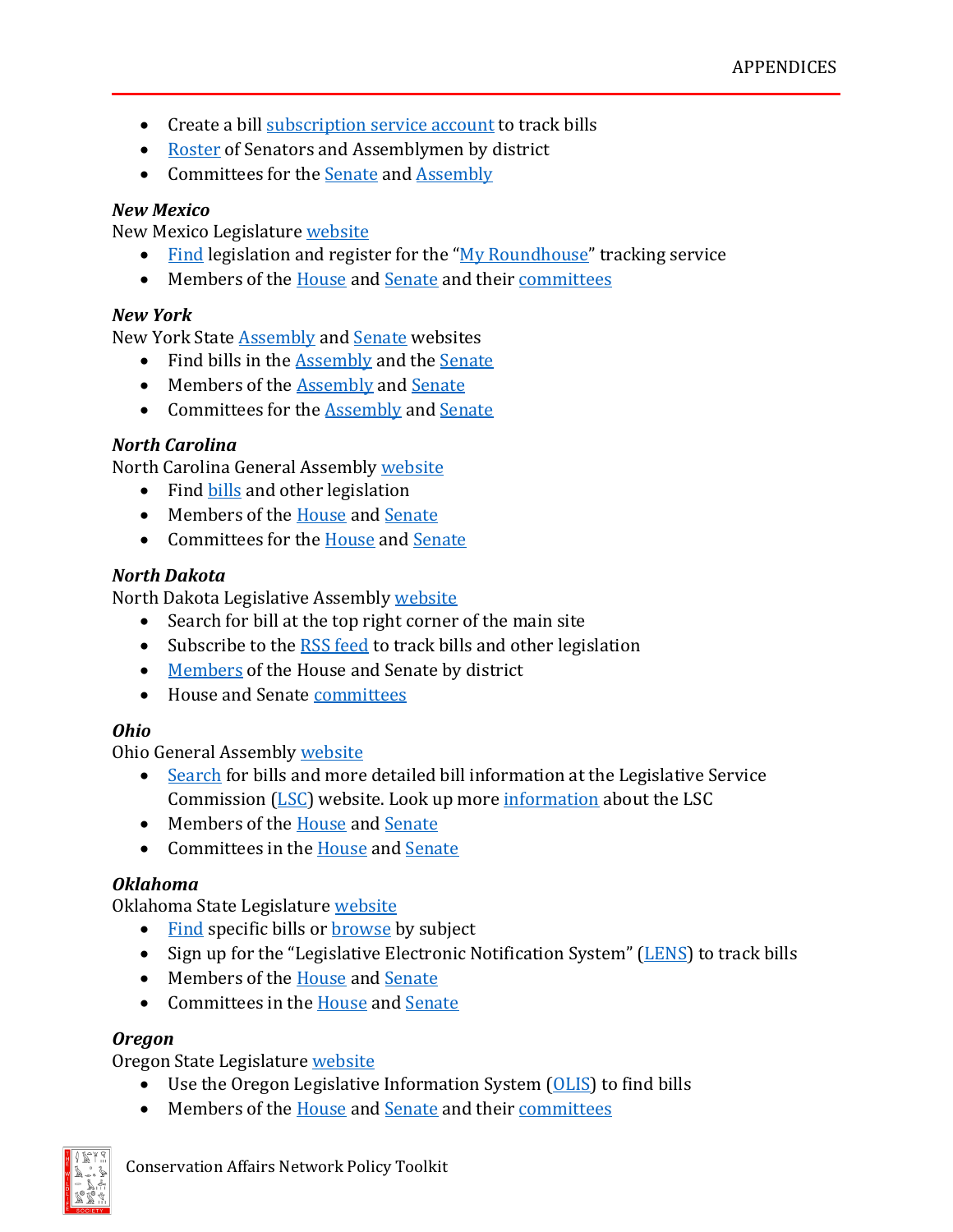## *Pennsylvania*

Pennsylvania General Assembly [website](http://www.legis.state.pa.us/)

- [Search](http://www.legis.state.pa.us/cfdocs/legis/home/bills/) for bills
- Members of the [House](http://www.legis.state.pa.us/cfdocs/legis/home/member_information/mbrList.cfm?body=H&sort=alpha) and [Senate](http://www.legis.state.pa.us/cfdocs/legis/home/member_information/mbrList.cfm?body=S&sort=alpha)
- Committees in the [House](http://www.legis.state.pa.us/cfdocs/CteeInfo/StandingCommittees.cfm?CteeBody=H) an[d Senate](http://www.legis.state.pa.us/cfdocs/CteeInfo/StandingCommittees.cfm?CteeBody=S)

# *Rhode Island*

State of Rhode Island General Assembly [website](http://www.rilin.state.ri.us/)

- [Search](http://www.rilin.state.ri.us/pages/legislation.aspx) for bills and other legislation
- Members of the [House](http://webserver.rilin.state.ri.us/Email/RepEmailListDistrict.asp) and [Senate](http://webserver.rilin.state.ri.us/Email/SenEmailListDistrict.asp) and thei[r committees](http://webserver.rilin.state.ri.us/CommitteeMembers/)

## *South Carolina*

South Carolina Legislature [website](http://www.scstatehouse.gov/)

- [Search](http://www.scstatehouse.gov/legislation.php) for legislation and sign up for the ["Legislative Information Tracking System"](http://www.scstatehouse.gov/lits/litsindex.html) to track bills and other legislation
- [Members](http://www.scstatehouse.gov/email.php?chamber=B) of the House and Senate can be found and their [committees](http://www.scstatehouse.gov/committeeinfo.php)

## *South Dakota*

South Dakota Legislature [website](https://sdlegislature.gov/)

- [Search for bills](https://www.sdlegislature.gov/Session/Archived)
- Create a [MyLRC+](https://mylrc.sdlegislature.gov/) account to track bills
- Current [members of the House and Senate](https://sdlegislature.gov/Legislators/Contacts/66)

## *Tennessee*

Tennessee General Assembly [website](http://www.capitol.tn.gov/)

- [Search](http://www.capitol.tn.gov/legislation/) for bills and register for ["My Bills"](http://www.capitol.tn.gov/legislation/billtracker.html) to track legislation
- Members of the [House](http://www.capitol.tn.gov/house/members/) and [Senate](http://www.capitol.tn.gov/senate/members/) and thei[r committees](http://www.capitol.tn.gov/committees/)

## *Texas*

Texas Legislature [website](http://www.capitol.state.tx.us/)

- [Search](http://www.capitol.state.tx.us/Search/BillSearch.aspx) for bills and sign up for " $MyTLO$ " to track bills
- Members of the [House](http://www.capitol.state.tx.us/Members/Members.aspx?Chamber=H) and [Senate](http://www.capitol.state.tx.us/Members/Members.aspx?Chamber=S)
- Committees in the [House](http://www.capitol.state.tx.us/Committees/CommitteesMbrs.aspx?Chamber=H) an[d Senate](http://www.capitol.state.tx.us/Committees/CommitteesMbrs.aspx?Chamber=S)

# *Utah*

Utah State Legislature [website](http://le.utah.gov/)

- [Search](http://le.utah.gov/asp/billtrack/track.asp) for bills at the top of the main page and use the tracking service
- Members of the [House](http://le.utah.gov/house2/representatives.jsp) and [Senate](http://www.utahsenate.org/aspx/roster.aspx) and thei[r committees](http://le.utah.gov/asp/interim/Main.asp?ComType=All&List=2#Results)

## *Vermont*

Vermont State Legislature [website](http://www.leg.state.vt.us/)

- [Search](http://www.leg.state.vt.us/ResearchMain.cfm) for bills
- Members of the [House](http://www.leg.state.vt.us/House01.cfm) and [Senate](http://www.leg.state.vt.us/Senate01.cfm)
- Committees in the [House](http://www.leg.state.vt.us/legdir/comms.cfm?Body=H&Session=2014) an[d Senate](http://www.leg.state.vt.us/legdir/comms.cfm?Body=S&Session=2014)

## *Virginia*

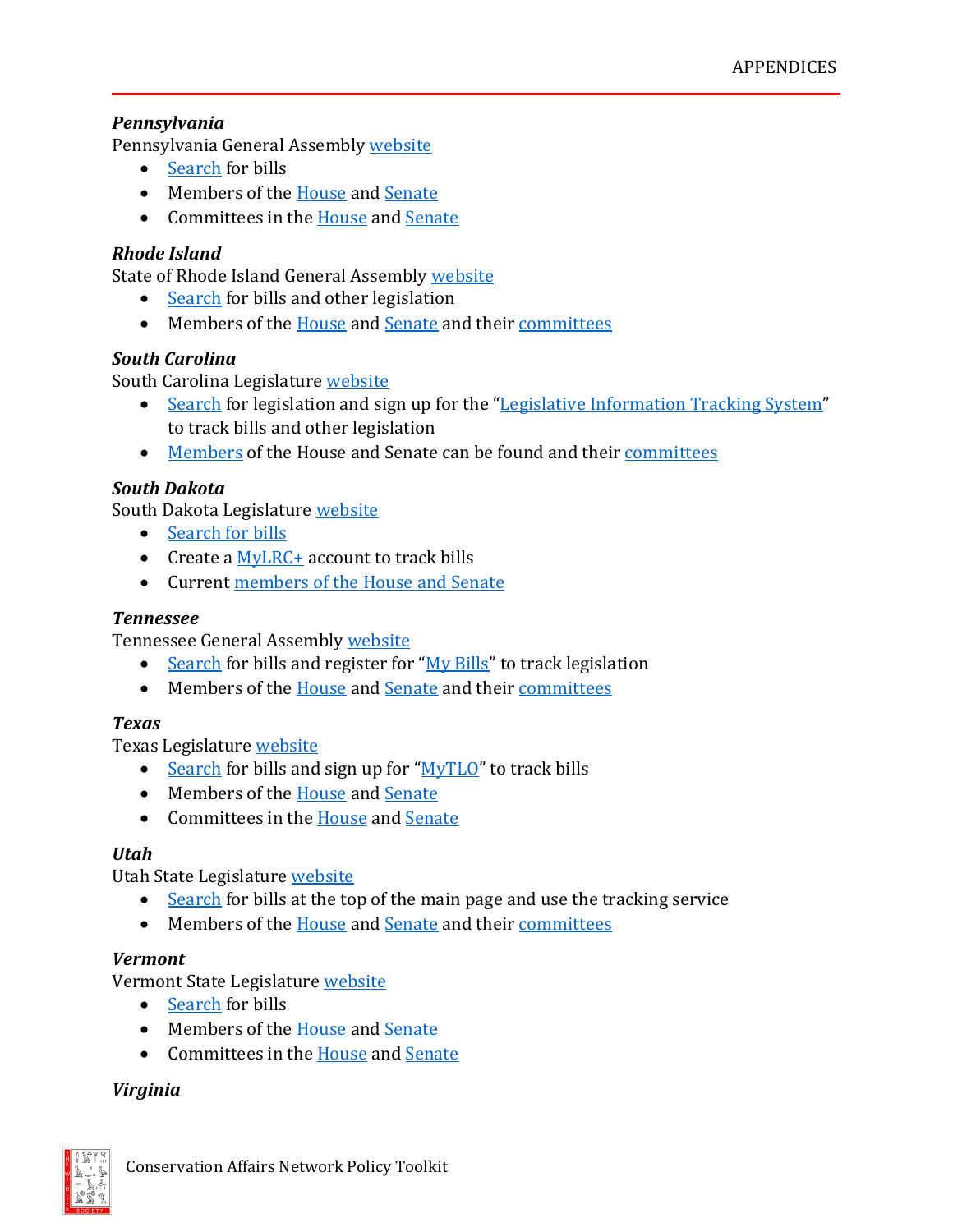Virginia General Assembly [website](http://virginiageneralassembly.gov/)

- Search for bills through the ["LIS"](http://lis.virginia.gov/cgi-bin/legp604.exe?142+men+BIL) system
- Members of the [House](http://virginiageneralassembly.gov/house/members/members.php) and [Senate](http://apps.lis.virginia.gov/sfb1/Senate/TelephoneList.aspx)
- Committees in the [House](http://hodcap.state.va.us/publications/housecommitteechart2014-5.pdf) an[d Senate](http://apps.lis.virginia.gov/sfb1/Senate/StandingCommittees.aspx)

## *Washington*

Washington State Legislature [website](http://www.leg.wa.gov/)

- [Search](http://apps.leg.wa.gov/billinfo/) for bills
- [Subscribe](https://public.govdelivery.com/accounts/WALEG/subscriber/new) to track legislative activities
- Members of the [House](http://www.leg.wa.gov/house/representatives/Pages/default.aspx) and [Senate](http://www.leg.wa.gov/Senate/Senators/Pages/default.aspx)
- Committees in the [House](http://www.leg.wa.gov/House/Committees/Pages/default.aspx) an[d Senate](http://www.leg.wa.gov/SENATE/COMMITTEES/Pages/default.aspx)

## *West Virginia*

West Virginia Legislature [website](http://www.legis.state.wv.us/)

- [Search](http://www.legis.state.wv.us/Bill_Status/bill_status.cfm) for bills and sign up for [bill tracking](http://www.legis.state.wv.us/billstatus_personalized/PBT/persbills_login.cfm)
- Members of the [House](http://www.legis.state.wv.us/House/roster.cfm) and [Senate](http://www.legis.state.wv.us/Senate1/roster.cfm)
- Committees in the [House](http://www.legis.state.wv.us/committees/house/main.cfm) an[d Senate](http://www.legis.state.wv.us/committees/senate/main.cfm)

## *Wisconsin*

Wisconsin State Legislature [website](http://legis.wisconsin.gov/)

- [Search](http://docs.legis.wisconsin.gov/search) for bills and [subscribe](http://docs.legis.wisconsin.gov/feed) to updates
- Members of the [Assembly](http://docs.legis.wisconsin.gov/2013/legislators/senate) and [Senate](http://docs.legis.wisconsin.gov/2013/legislators/assembly)
- Committees in the **Assembly** and **Senate**

## *Wyoming*

Wyoming Legislature [website](http://legisweb.state.wy.us/)

- [Search](http://legisweb.state.wy.us/LSOWEB/SessionArchives.aspx) for bills
- Members of the [House](http://legisweb.state.wy.us/LegislatorSummary/LegislatorList.aspx?strHouse=H&strStatus=N) and [Senate](http://legisweb.state.wy.us/LegislatorSummary/LegislatorList.aspx?strHouse=S&strStatus=N) and thei[r committees](http://legisweb.state.wy.us/LegislatorSummary/IntCommList.aspx)

# **Canadian Province Legislative Websites**

## *Alberta*

Legislative Assembly of Alberta [website](http://www.assembly.ab.ca/)

- [Search](http://www.assembly.ab.ca/net/index.aspx?p=bill§ion=doc&legl=28&session=2) for bills
- Find members of the **Assembly and [committees](http://www.assembly.ab.ca/net/index.aspx?p=membership_list)**

## *British Columbia*

Legislative Assembly of British Columbia [website](https://www.leg.bc.ca/)

- [Search](https://www.leg.bc.ca/legislation/bills.htm) for bills
- Find members of the **Assembly and [committees](https://www.leg.bc.ca/cmt/index.htm)**

## *Manitoba*

Legislative Assembly of Manitob[a website](http://www.gov.mb.ca/hansard/index.html)

- [Search](http://web2.gov.mb.ca/bills/40-3/index.php) for bills
- Find members of the [Assembly](http://www.gov.mb.ca/hansard/members/mla_list_alphabetical.html) and [committees](http://www.gov.mb.ca/hansard/committees/clerks.html)